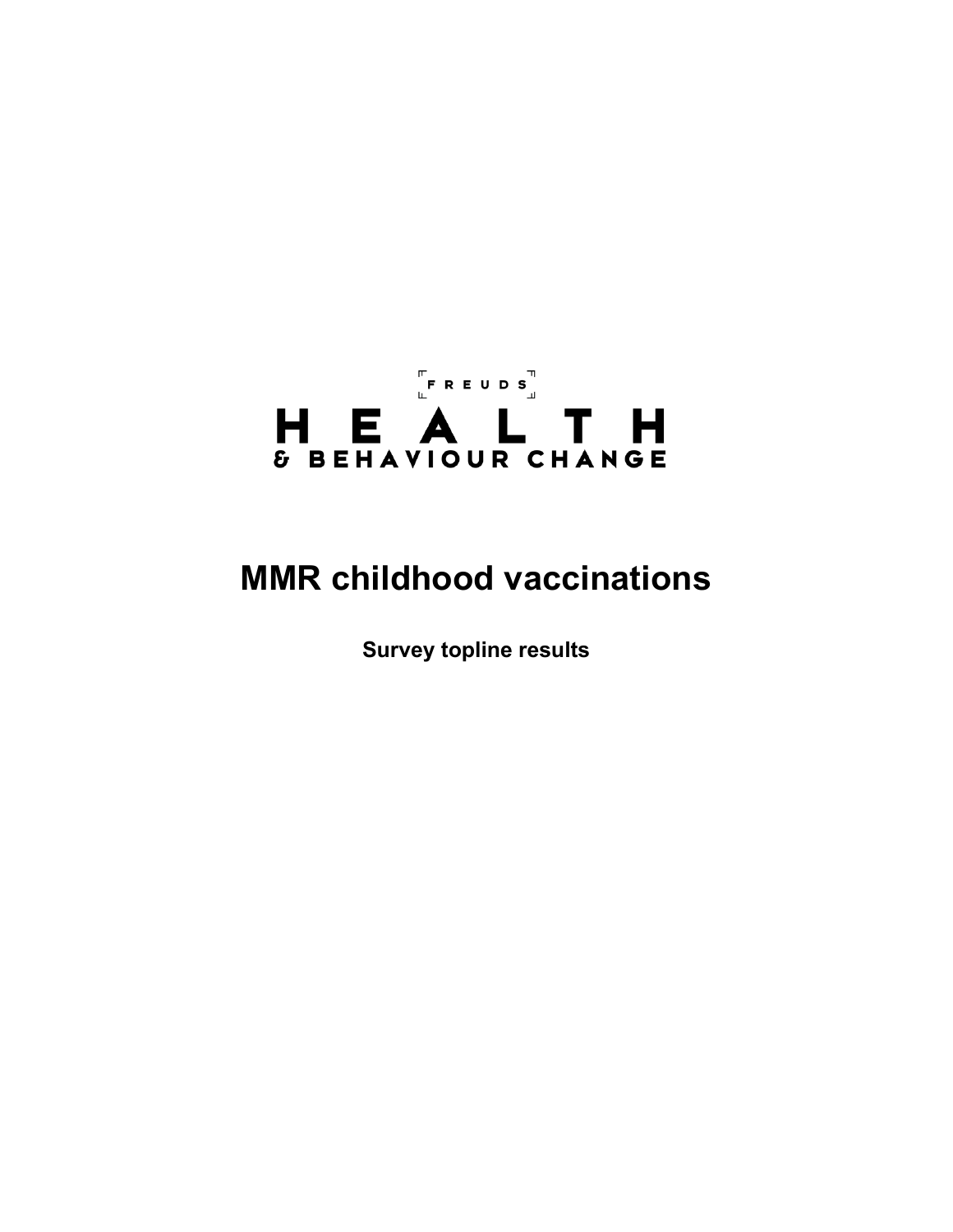#### **Methodology**

[Censuswide,](https://censuswide.com/) a global insight-driven research company, conducted an online survey with a nationally representative sample of 2,000 English parents of children aged 0-5 from Tuesday  $11<sup>th</sup>$  January to Monday  $17<sup>th</sup>$  January 2022.

The survey consisted of 14 questions, asking how English parents feel about childhood vaccinations, how they feel about the MMR vaccination specifically, and barriers to getting their child/ren vaccinated.

The survey was designed to provide attitudinal insights to support the launch of the MMR Childhood Vaccinations Campaign. The following statistics were featured in the national press release that was issued to media. To note, the full data tables displaying the survey results have not been published.

## **Topline survey results**

These include:

- Almost 4 in 10 (38%) believe measles can cause death (table 7)
- Almost 1 in 5 (18%) parents who haven't had their child vaccinated for MMR are not aware that measles, mumps and rubella remain a threat in the UK (table 6)
- Almost half of parents (48%<sup>1</sup>) are not aware that measles can lead to serious complications such as pneumonia and brain inflammation (table 7)
- Over a third (36%) of parents feel vaccinations have never been more important in helping prevent the spread of infections/viruses (table 4)
- Almost 1 in 10 parents (9%) admit their child hasn't received a single dose of the MMR vaccine (table 5)
- More than half of parents (56%<sup>2</sup>) are not aware that two doses of the MMR vaccine gives 99% protection against measles and rubella (table 7)
- A third of parents who expressed concern about the MMR vaccine said it is because they are worried about MMR side effects (table 3)

<sup>1</sup> Inverse of the 52% who did not select 'Measles can lead to serious complications including ear infections, pneumonia, and brain inflammation' when asked 'Which of the following statements are true in your opinion?'

<sup>2</sup> Inverse of the 44% who did not select 'Two doses of the MMR vaccine gives you 99% protection against measles and rubella'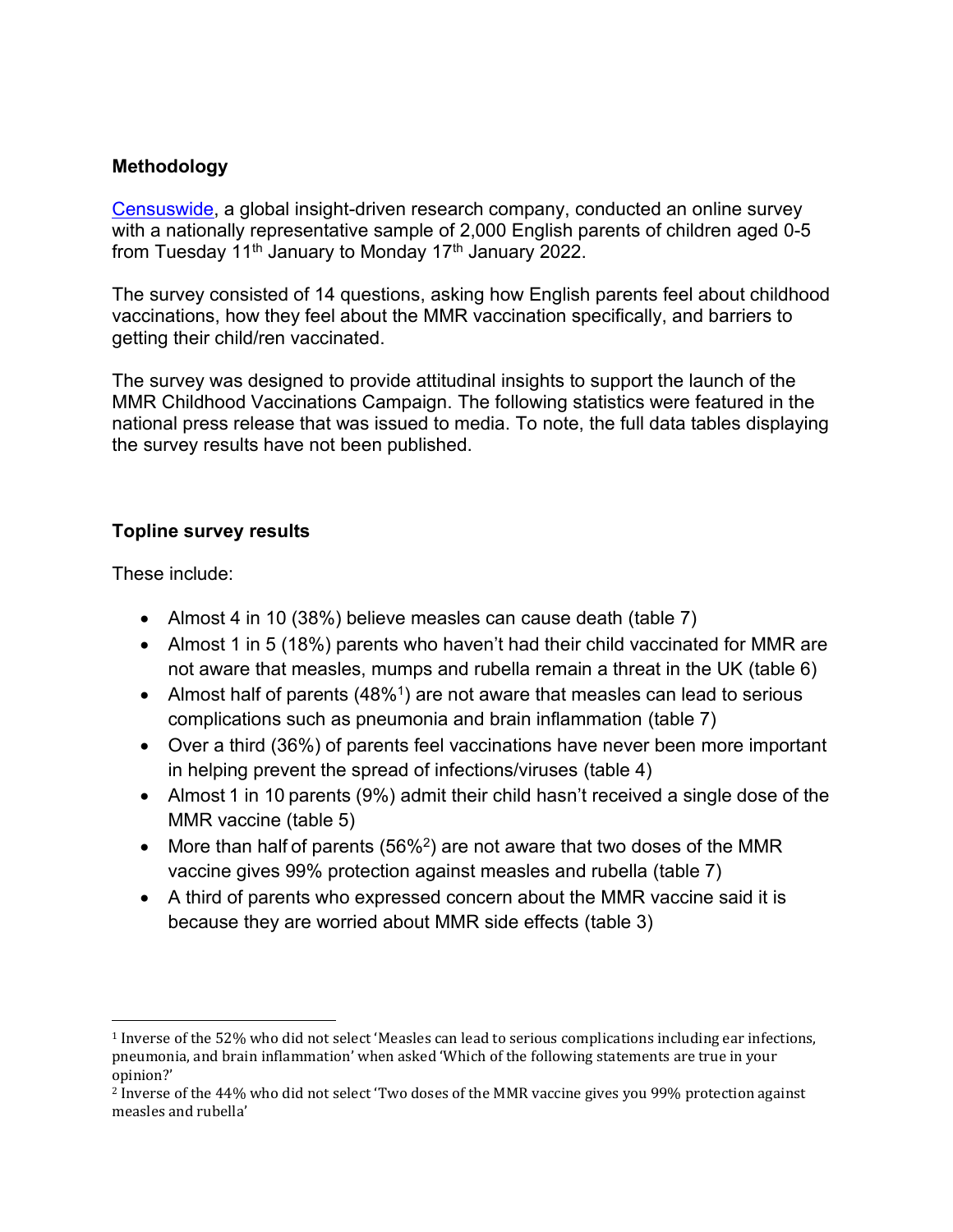- 1 in 10 parents who haven't had their child vaccinated against MMR said this is because they were not aware that the NHS was still offering appointments (table 6)
- 1 in 10 parents who haven't had their child vaccinated against MMR said this is because they didn't want to be a burden to the NHS (table 6)

#### **Survey questions and results**

The survey consisted of multiple-choice questions to gain insight knowledge and attitudes around childhood vaccinations.

| Category | Demographic | Number of people surveyed |
|----------|-------------|---------------------------|
| Overall  | N           | 2000                      |
| Age      | 16-24       | 267                       |
|          | 25-34       | 1004                      |
|          | 35-44       | 663                       |
|          | 45-54       | 65                        |
|          | $55+$       |                           |

#### **Table 1. Demographics of survey sample by age**

**Table 2. Results from Q1. How do you feel about the following childhood vaccinations?. Answers for MMR vaccine for prevention against Measles, mumps and rubella. Demographic data split by age.**

| <b>Multiple</b>    |      |           |       | Overall % of responses split by age |       |       |
|--------------------|------|-----------|-------|-------------------------------------|-------|-------|
| choice             |      |           |       |                                     |       |       |
| answer<br>selected | All  | $16 - 24$ | 25-34 | 35-44                               | 45-54 | $55+$ |
|                    |      |           |       |                                     |       |       |
|                    | 2000 |           |       |                                     |       |       |
| N                  |      | 267       | 1004  | 663                                 | 65    |       |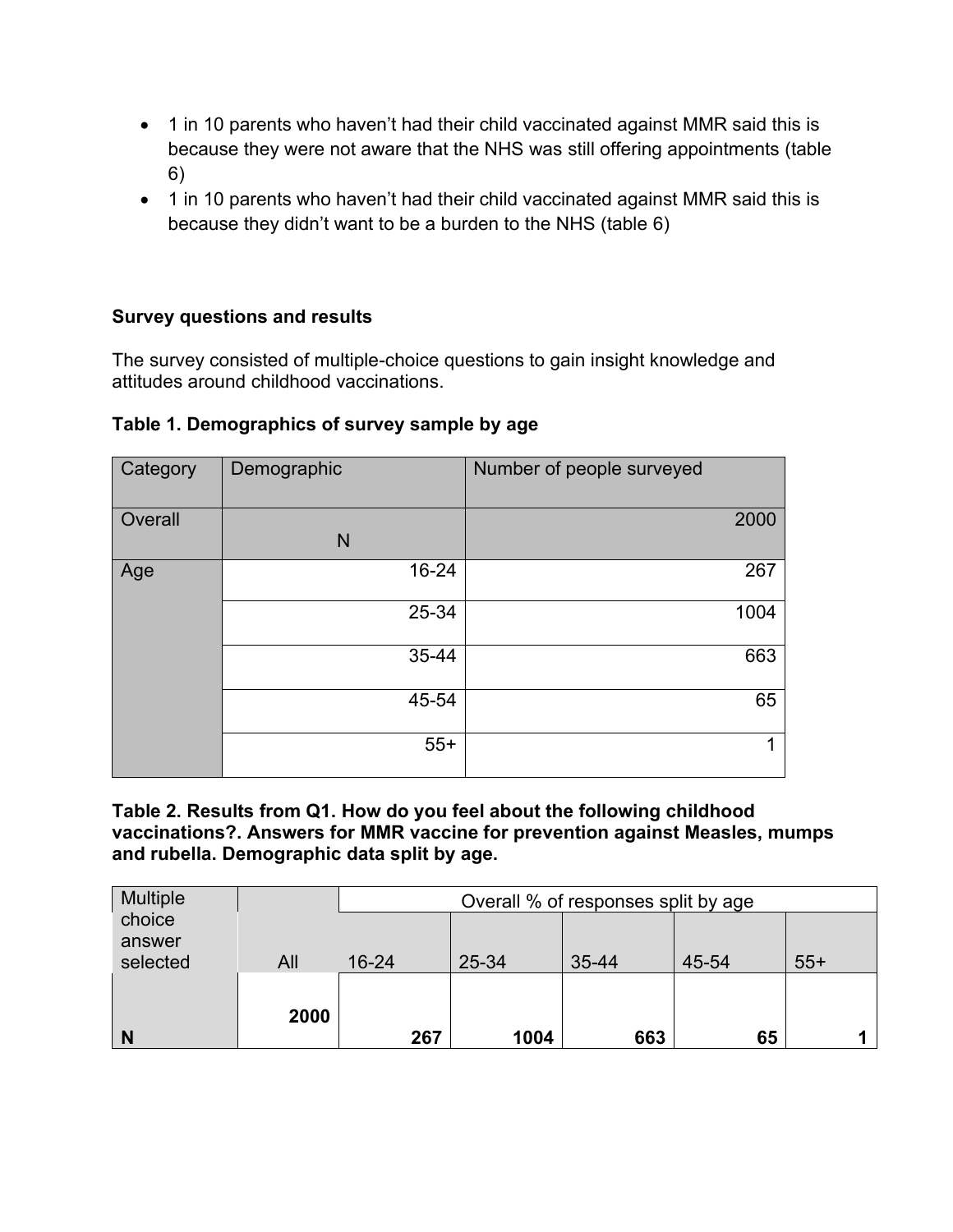| <b>Concerned</b><br>(Net)             | 19.75% | 28.84% | 19.52% | 17.04% | 13.85% | 0.00%   |
|---------------------------------------|--------|--------|--------|--------|--------|---------|
|                                       |        |        |        |        |        |         |
| Very                                  |        |        |        |        |        |         |
| concerned                             | 8.60%  | 11.61% | 8.07%  | 8.45%  | 6.15%  | 0.00%   |
|                                       |        |        |        |        |        |         |
| Concerned                             | 11.15% | 17.23% | 11.45% | 8.60%  | 7.69%  | 0.00%   |
| <b>Neither</b><br>concerned<br>or not |        |        |        |        |        |         |
| concerned                             | 17.70% | 22.47% | 17.33% | 16.14% | 18.46% | 100.00% |
| <b>Not</b><br>concerned               | 21.05% | 16.85% | 21.31% | 22.17% | 23.08% | 0.00%   |
| <b>Not</b><br>concerned at            |        |        |        |        |        |         |
| all                                   | 40.15% | 29.59% | 40.64% | 43.44% | 43.08% | 0.00%   |
| <b>Not</b><br>concerned               |        |        |        |        |        |         |
| (Net)                                 | 61.20% | 46.44% | 61.95% | 65.61% | 66.15% | 0.00%   |
|                                       |        |        |        |        |        |         |
| Don't know                            | 1.35%  | 2.25%  | 1.20%  | 1.21%  | 1.54%  | 0.00%   |

**Table 3. Results from Q2. Why are you concerned about the following childhood vaccinations? (Tick all that apply). \*Those who answered they are concerned about MMR - Measles, mumps and rubella in Q1. Demographic split by age.**

| <b>Multiple</b>  |     |       |       | Overall % of responses split by age |       |       |
|------------------|-----|-------|-------|-------------------------------------|-------|-------|
| choice<br>answer |     |       |       |                                     |       |       |
| selected         | All | 16-24 | 25-34 | 35-44                               | 45-54 | $55+$ |
|                  |     |       |       |                                     |       |       |
| N                | 395 |       | 196   | 113                                 | 9     |       |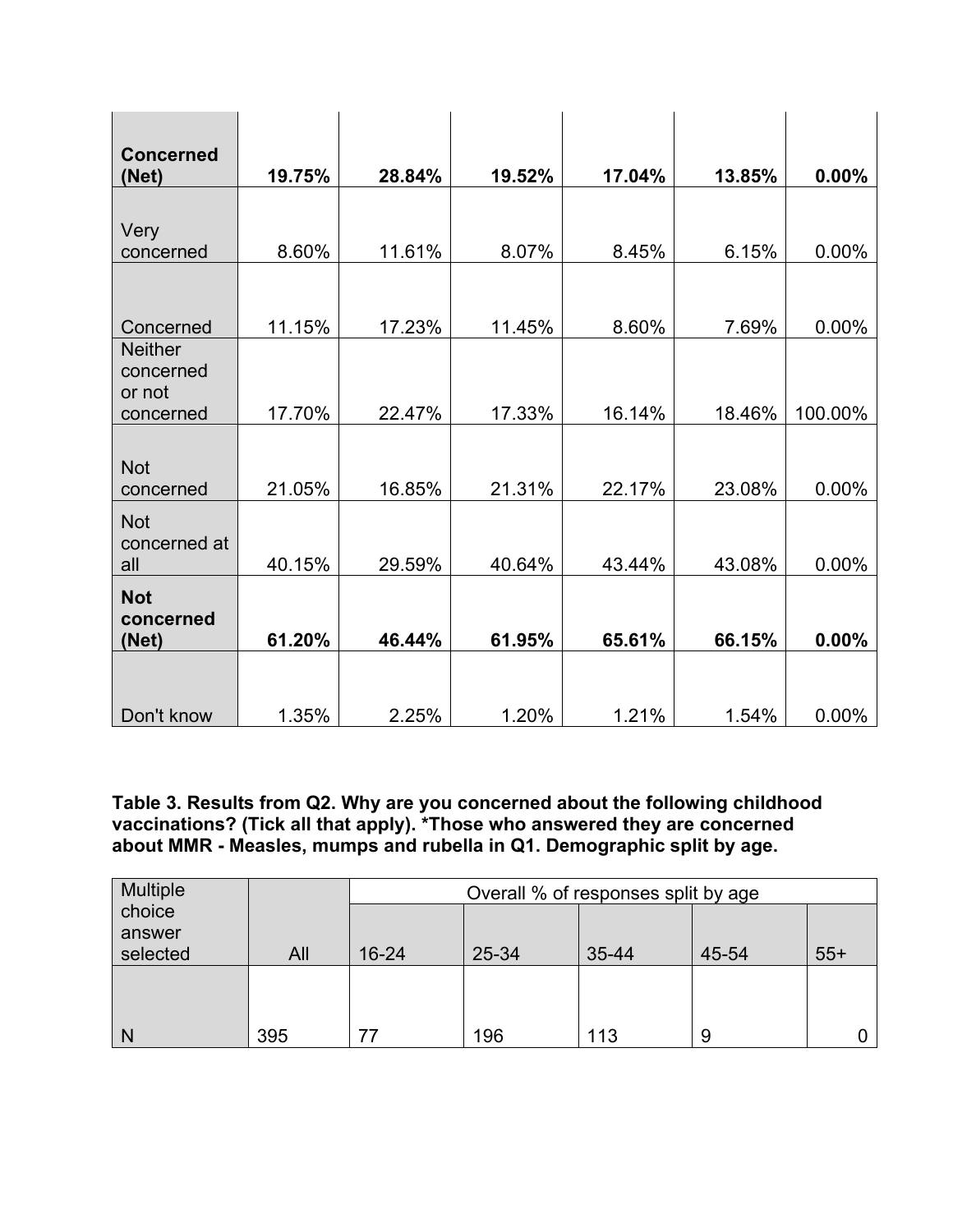| I am worried<br>about                                                             |        |        |        |        |        |       |
|-----------------------------------------------------------------------------------|--------|--------|--------|--------|--------|-------|
| potential side                                                                    |        |        |        |        |        |       |
| effects                                                                           | 28.86% | 24.68% | 29.08% | 30.09% | 44.44% | 0.00% |
| I am worried<br>about<br>potential long-                                          |        |        |        |        |        |       |
| term effects                                                                      | 22.78% | 24.68% | 22.45% | 20.35% | 44.44% | 0.00% |
| There's not<br>enough<br>research into<br>the safety of                           |        |        |        |        |        |       |
| the vaccine                                                                       | 16.46% | 27.27% | 10.71% | 18.58% | 22.22% | 0.00% |
| There's not<br>enough<br>research into<br>how the                                 |        |        |        |        |        |       |
| vaccine works                                                                     | 15.95% | 27.27% | 12.76% | 14.16% | 11.11% | 0.00% |
| I don't believe<br>the vaccine                                                    |        |        |        |        |        |       |
| works                                                                             | 8.61%  | 14.29% | 7.65%  | 6.19%  | 11.11% | 0.00% |
| I've heard<br>negative<br>stories from<br>other mums<br>about this<br>vaccination | 21.52% | 23.38% | 20.41% | 22.12% | 22.22% | 0.00% |
| I don't believe<br>the risks<br>outweigh the<br>benefits                          | 11.90% | 16.88% | 10.71% | 10.62% | 11.11% | 0.00% |
| I don't agree<br>with<br>vaccinations                                             |        |        |        |        |        |       |
| of any kind                                                                       | 10.63% | 16.88% | 9.69%  | 7.96%  | 11.11% | 0.00% |
|                                                                                   |        |        |        |        |        |       |
| Other                                                                             | 2.03%  | 2.60%  | 2.55%  | 0.88%  | 0.00%  | 0.00% |
| There aren't                                                                      |        |        |        |        |        |       |
| any reasons                                                                       | 15.95% | 6.49%  | 16.33% | 22.12% | 11.11% | 0.00% |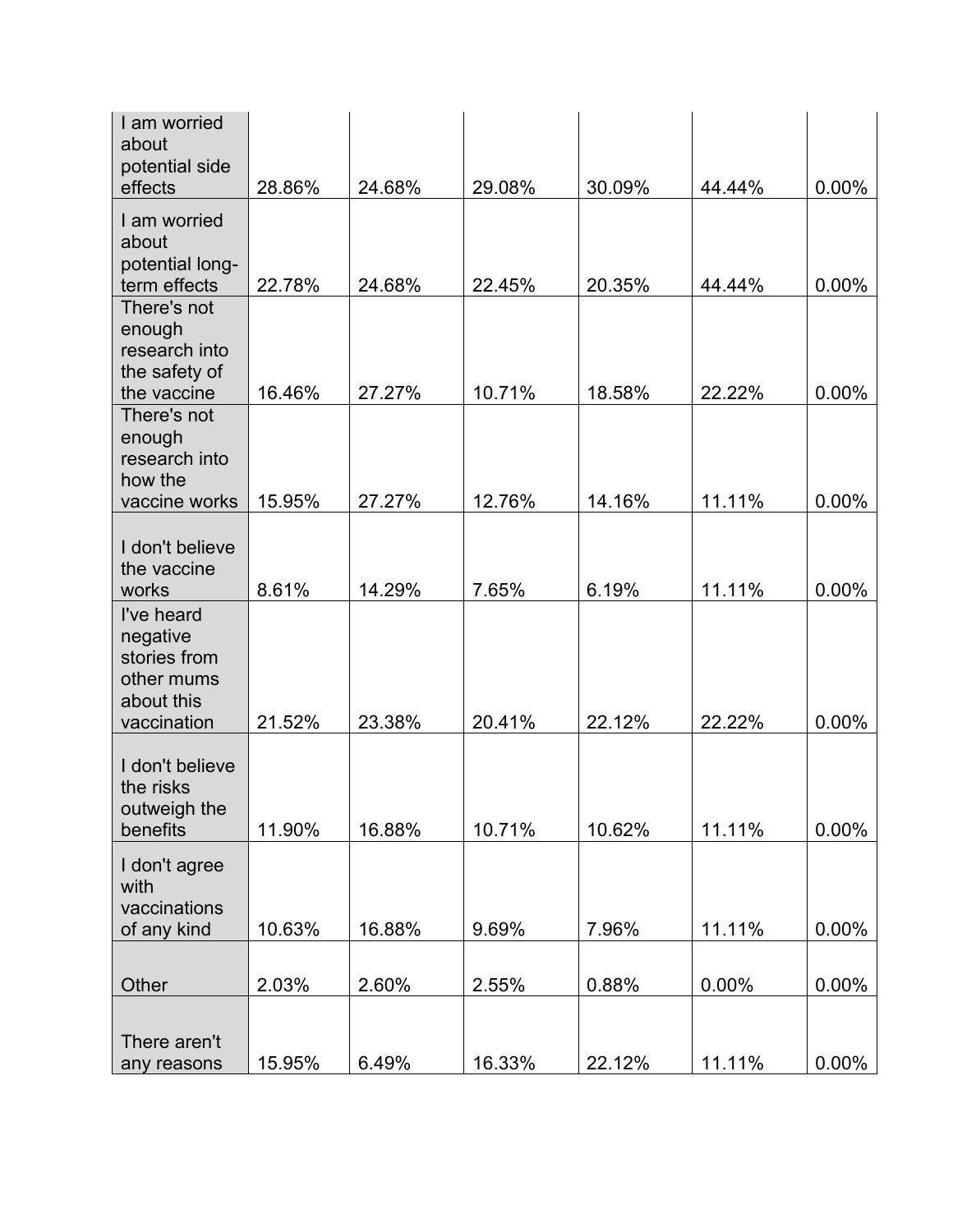#### **Table 4. Results from Q3. Has the Covid-19 vaccination roll out changed the way you feel about vaccinations generally? (Tick all that apply). Demographic data split by age.**

| Multiple choice                                                                                            |        |        |        | Overall % of responses split by age |        |         |
|------------------------------------------------------------------------------------------------------------|--------|--------|--------|-------------------------------------|--------|---------|
| answer selected                                                                                            | All    | 16-24  | 25-34  | 35-44                               | 45-54  | $55+$   |
|                                                                                                            |        |        |        |                                     |        |         |
| ${\sf N}$                                                                                                  | 2000   | 267    | 1004   | 663                                 | 65     | 1       |
| No, I don't feel<br>any differently                                                                        | 39.25% | 28.09% | 39.94% | 42.23%                              | 44.62% | 0.00%   |
| Yes, I feel<br>vaccinations<br>have never been<br>more important<br>in helping<br>prevent the<br>spread of |        |        |        |                                     |        |         |
| infections/viruses                                                                                         | 35.80% | 42.32% | 33.67% | 36.05%                              | 38.46% | 100.00% |
| Yes, I'm more<br>wary about<br>vaccinations as<br>a result                                                 | 25.65% | 30.34% | 27.19% | 22.47%                              | 15.38% | 0.00%   |
|                                                                                                            |        |        |        |                                     |        |         |
| Yes, other<br>(please specify)                                                                             | 1.35%  | 1.50%  | 1.29%  | 1.21%                               | 3.08%  | 0.00%   |
| Yes (Net)                                                                                                  | 60.75% | 71.91% | 60.06% | 57.77%                              | 55.38% | 100.00% |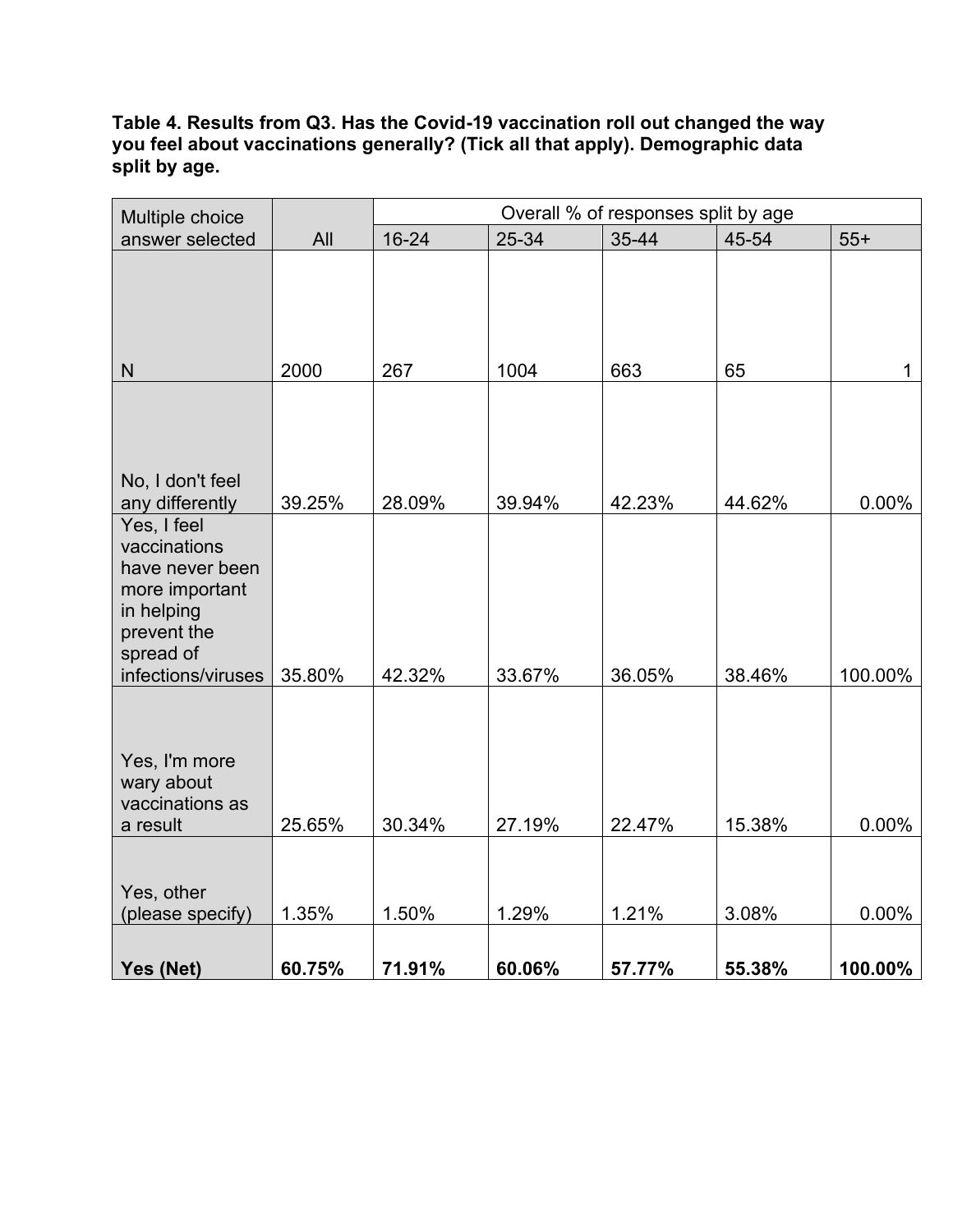## **Table 5. Results from Q5. Has your child received their MMR vaccination? Demographic split by age.**

| <b>Multiple</b>            |        |        |        | Overall % of responses split by age |        |         |
|----------------------------|--------|--------|--------|-------------------------------------|--------|---------|
| choice                     |        |        |        |                                     |        |         |
| answer                     |        |        |        |                                     |        |         |
| selected                   | All    | 16-24  | 25-34  | 35-44                               | 45-54  | $55+$   |
|                            |        |        |        |                                     |        |         |
| N                          | 2000   | 267    | 1004   | 663                                 | 65     |         |
|                            |        |        |        |                                     |        |         |
| Yes (Net)                  | 85.80% | 77.90% | 87.65% | 86.27%                              | 84.62% | 100.00% |
| Yes, both                  |        |        |        |                                     |        |         |
| doses                      | 72.40% | 54.31% | 73.90% | 76.62%                              | 80.00% | 100.00% |
| Yes, but                   |        |        |        |                                     |        |         |
| only one                   |        |        |        |                                     |        |         |
| dose                       | 13.40% | 23.60% | 13.75% | 9.65%                               | 4.62%  | 0.00%   |
| No, and I                  |        |        |        |                                     |        |         |
| don't intend               |        |        |        |                                     |        |         |
| them to                    | 4.40%  | 8.24%  | 3.88%  | 3.92%                               | 1.54%  | 0.00%   |
|                            |        |        |        |                                     |        |         |
| No, but I'm<br>planning on |        |        |        |                                     |        |         |
| taking them                | 4.20%  | 5.99%  | 3.39%  | 4.68%                               | 4.62%  | 0.00%   |
|                            |        |        |        |                                     |        |         |
|                            |        |        |        |                                     |        |         |
| No (Net)                   | 8.60%  | 14.23% | 7.27%  | 8.60%                               | 6.15%  | 0.00%   |
|                            |        |        |        |                                     |        |         |
| Not sure                   | 5.60%  | 7.87%  | 5.08%  | 5.13%                               | 9.23%  | 0.00%   |

**Table 6. Results from Q6. You said in Q5 that your child hasn't received the MMR vaccination and that you don't intend them to. Why not? (Tick all that apply)'. Demographic data split by age.**

| Multiple choice |     |           | Overall % of responses split by age |           |       |       |
|-----------------|-----|-----------|-------------------------------------|-----------|-------|-------|
| answer          |     |           |                                     |           |       |       |
| selected        | All | $16 - 24$ | 25-34                               | $35 - 44$ | 45-54 | $55+$ |
|                 |     |           |                                     |           |       |       |
|                 |     |           |                                     |           |       |       |
|                 |     |           |                                     |           |       |       |
|                 | 88  | クク        | 39                                  | 26        |       |       |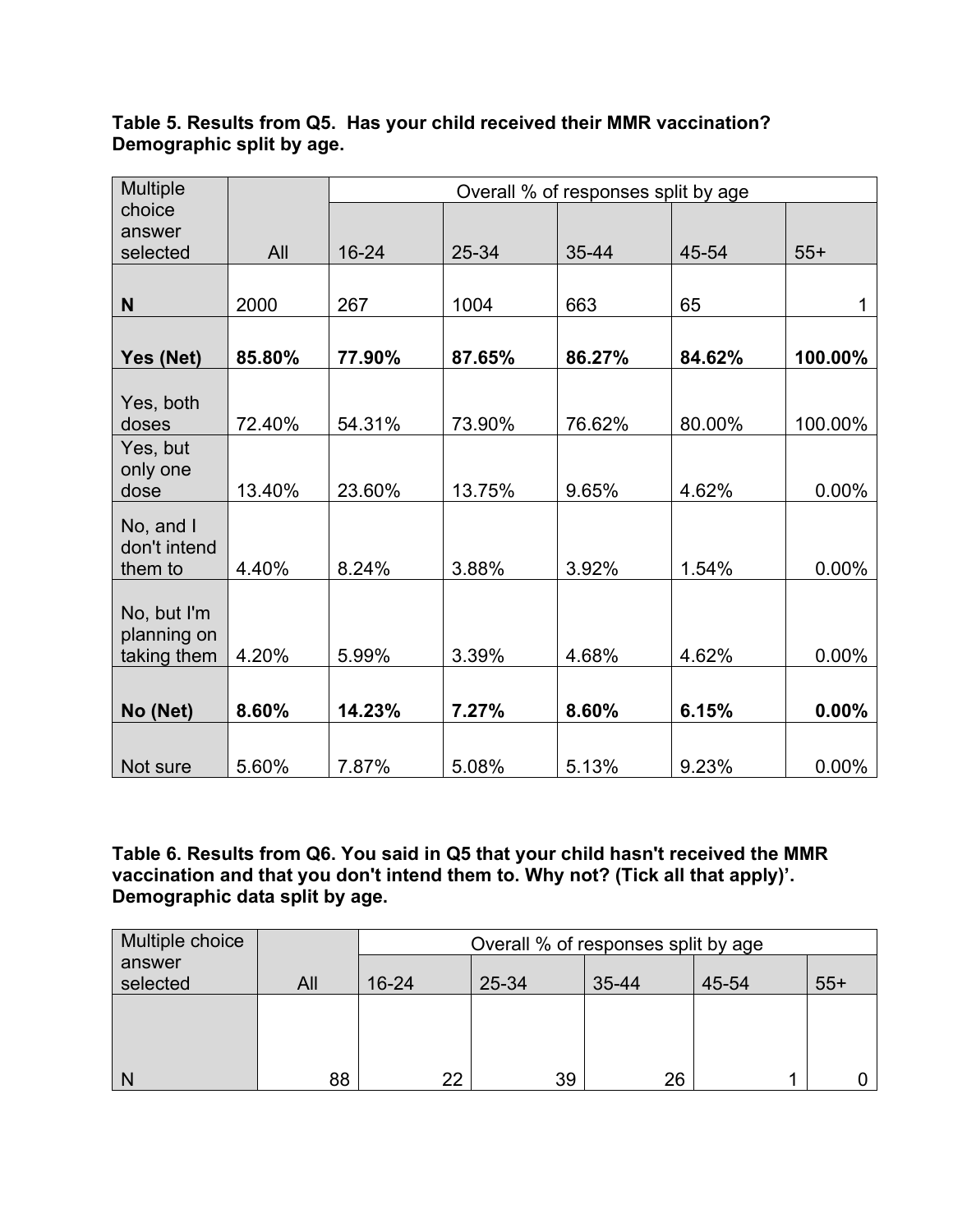| I am<br>concerned                                                                                     |        |        |        |        |         |          |
|-------------------------------------------------------------------------------------------------------|--------|--------|--------|--------|---------|----------|
| about the<br>safety of the                                                                            |        |        |        |        |         |          |
| vaccine                                                                                               | 22.73% | 0.00%  | 25.64% | 34.62% | 100.00% | 0.00%    |
| I am worried<br>about potential<br>side effects                                                       | 20.45% | 9.09%  | 23.08% | 23.08% | 100.00% | 0.00%    |
| I've heard<br>negative<br>stories about<br>the MMR<br>vaccine                                         | 19.32% | 4.55%  | 23.08% | 26.92% | 0.00%   | 0.00%    |
| Measles,<br>mumps or<br>rubella isn't a<br>threat to<br>children in the<br>UK, so there's<br>no point | 18.18% | 27.27% | 17.95% | 7.69%  | 100.00% | 0.00%    |
| I didn't have<br>the MMR<br>vaccine as a                                                              |        |        |        |        |         |          |
| child                                                                                                 | 18.18% | 27.27% | 17.95% | 7.69%  | 100.00% | 0.00%    |
| I haven't had<br>time yet / got<br>round to it yet.                                                   | 14.77% | 9.09%  | 17.95% | 15.38% | 0.00%   | 0.00%    |
| I don't agree<br>with vaccines<br>of any kind                                                         | 13.64% | 9.09%  | 12.82% | 15.38% | 100.00% | 0.00%    |
| I haven't heard<br>about any<br>children I know<br>contracting<br>measles,                            |        |        |        |        |         |          |
| mumps or<br>rubella                                                                                   | 12.50% | 27.27% | 7.69%  | 7.69%  | 0.00%   | $0.00\%$ |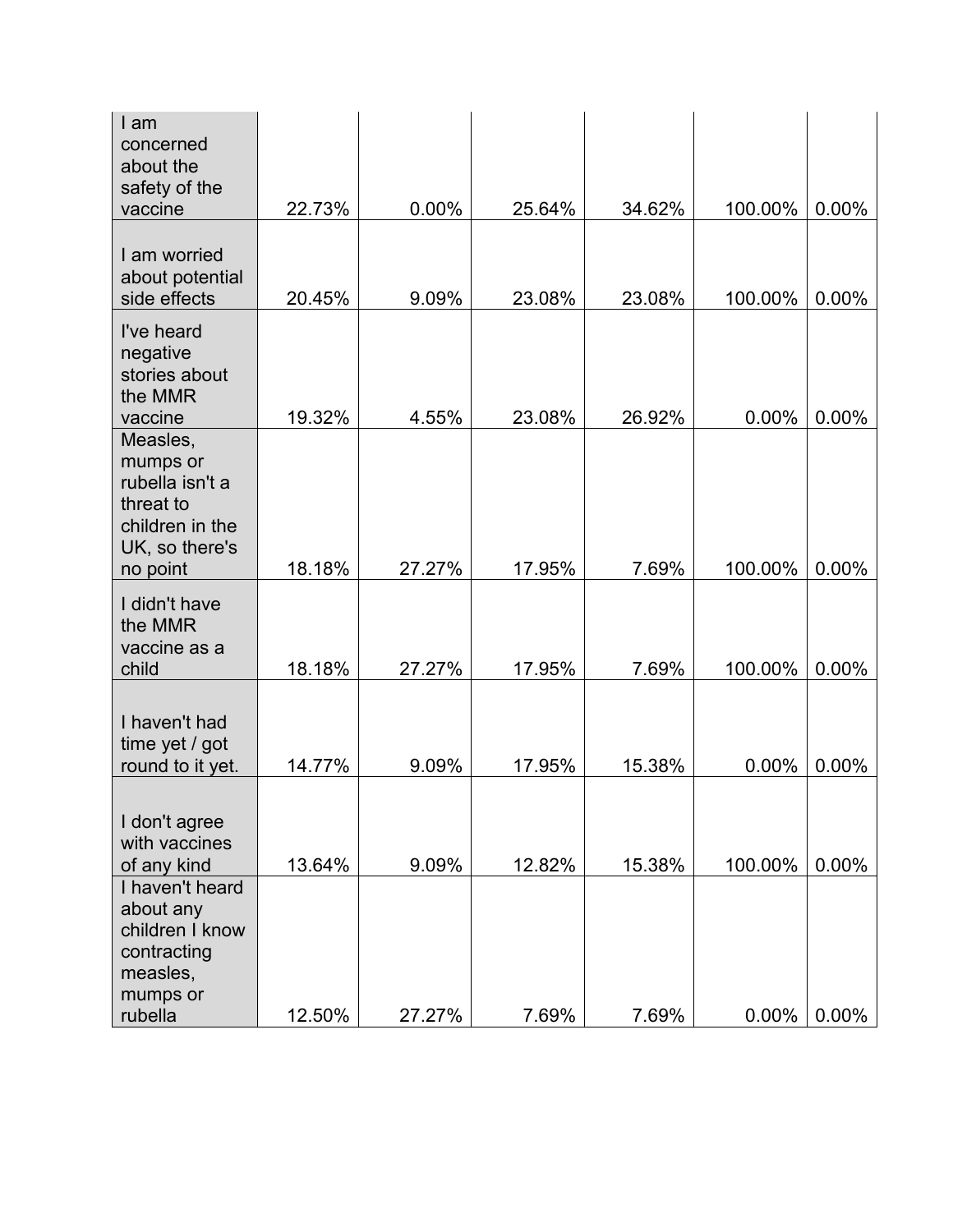| I didn't realise<br>he/she/they<br>needed it                                                                   | 11.36% | 18.18% | 12.82% | 3.85%  | 0.00% | $0.00\%$ |
|----------------------------------------------------------------------------------------------------------------|--------|--------|--------|--------|-------|----------|
|                                                                                                                |        |        |        |        |       |          |
| I didn't want to<br>be a burden on<br>the NHS during<br>the pandemic                                           | 11.36% | 27.27% | 5.13%  | 7.69%  | 0.00% | 0.00%    |
| I didn't realise<br>they were still<br>offering routine<br>childhood<br>vaccinations<br>during the<br>pandemic | 11.36% | 13.64% | 15.38% | 3.85%  | 0.00% | $0.00\%$ |
| My<br>child/children<br>is/are scared of<br>needles                                                            | 10.23% | 18.18% | 12.82% | 0.00%  | 0.00% | 0.00%    |
| I haven't been<br>able to get an<br>appointment                                                                | 9.09%  | 13.64% | 7.69%  | 7.69%  | 0.00% | 0.00%    |
| Other (please<br>specify)                                                                                      | 6.82%  | 0.00%  | 5.13%  | 15.38% | 0.00% | $0.00\%$ |
| There aren't<br>any reasons                                                                                    | 6.82%  | 0.00%  | 12.82% | 3.85%  | 0.00% | $0.00\%$ |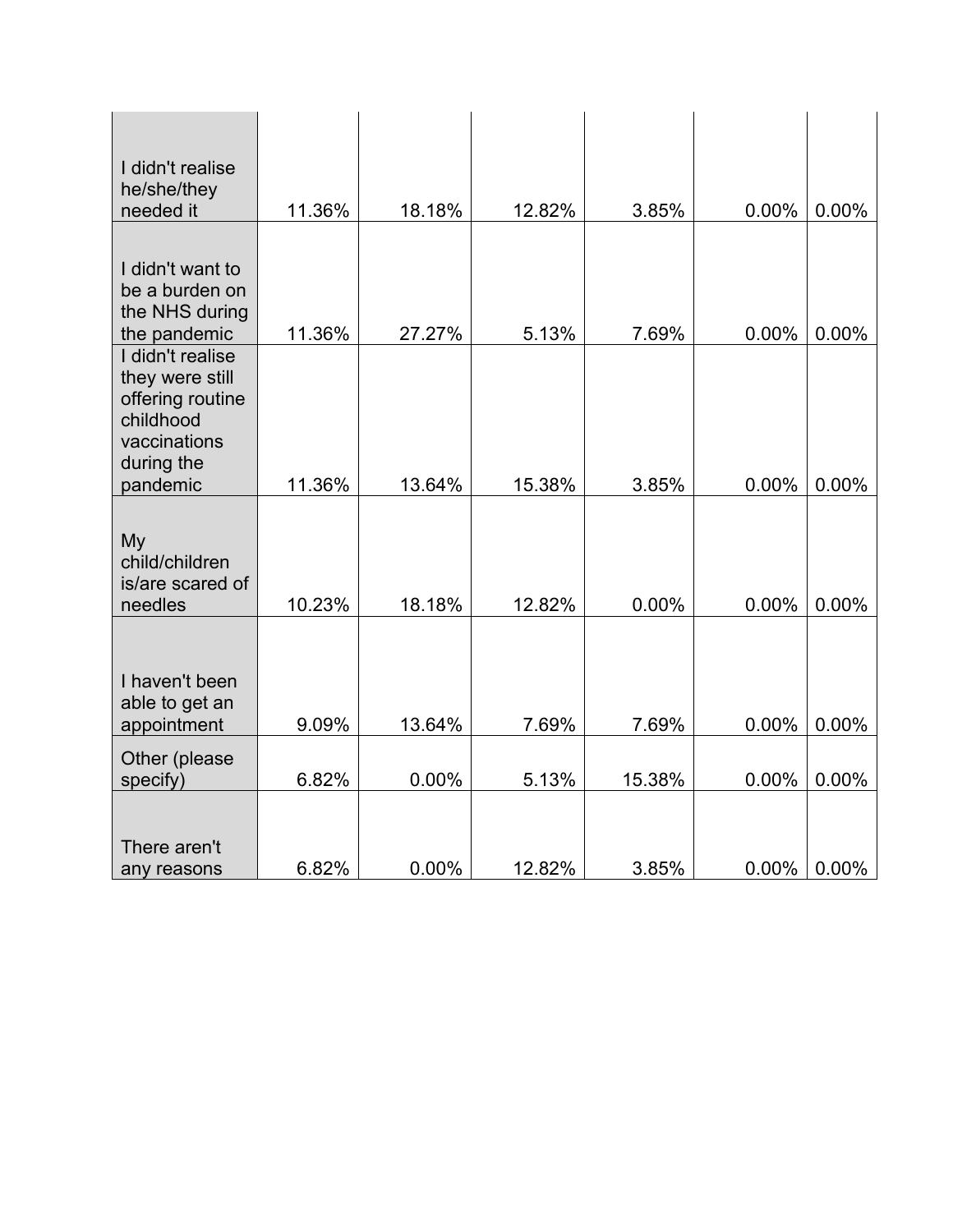#### **Table 7. Results from Q12. 'Which of the following statements are true in your opinion? (Tick all that you think are true)'. Demographic data split by age.**

|      | Overall % of responses split by age         |                                               |                                               |                                               |                                               |
|------|---------------------------------------------|-----------------------------------------------|-----------------------------------------------|-----------------------------------------------|-----------------------------------------------|
|      |                                             |                                               |                                               |                                               |                                               |
|      |                                             |                                               |                                               |                                               |                                               |
|      |                                             |                                               |                                               |                                               | $55+$                                         |
|      |                                             |                                               |                                               |                                               |                                               |
| 2000 | 267                                         | 1004                                          | 663                                           | 65                                            | 1                                             |
|      |                                             |                                               |                                               |                                               |                                               |
|      |                                             |                                               |                                               |                                               | 0.00%                                         |
|      |                                             |                                               |                                               |                                               |                                               |
|      |                                             |                                               |                                               |                                               | 0.00%                                         |
|      |                                             |                                               |                                               |                                               |                                               |
|      |                                             |                                               |                                               |                                               | 0.00%                                         |
|      |                                             |                                               |                                               |                                               | 100.00%                                       |
|      | All<br>53.70%<br>51.55%<br>45.30%<br>43.70% | 16-24<br>39.70%<br>39.33%<br>35.58%<br>39.33% | 25-34<br>55.28%<br>51.99%<br>45.72%<br>43.33% | 35-44<br>56.56%<br>54.75%<br>47.66%<br>45.55% | 45-54<br>58.46%<br>63.08%<br>55.38%<br>47.69% |